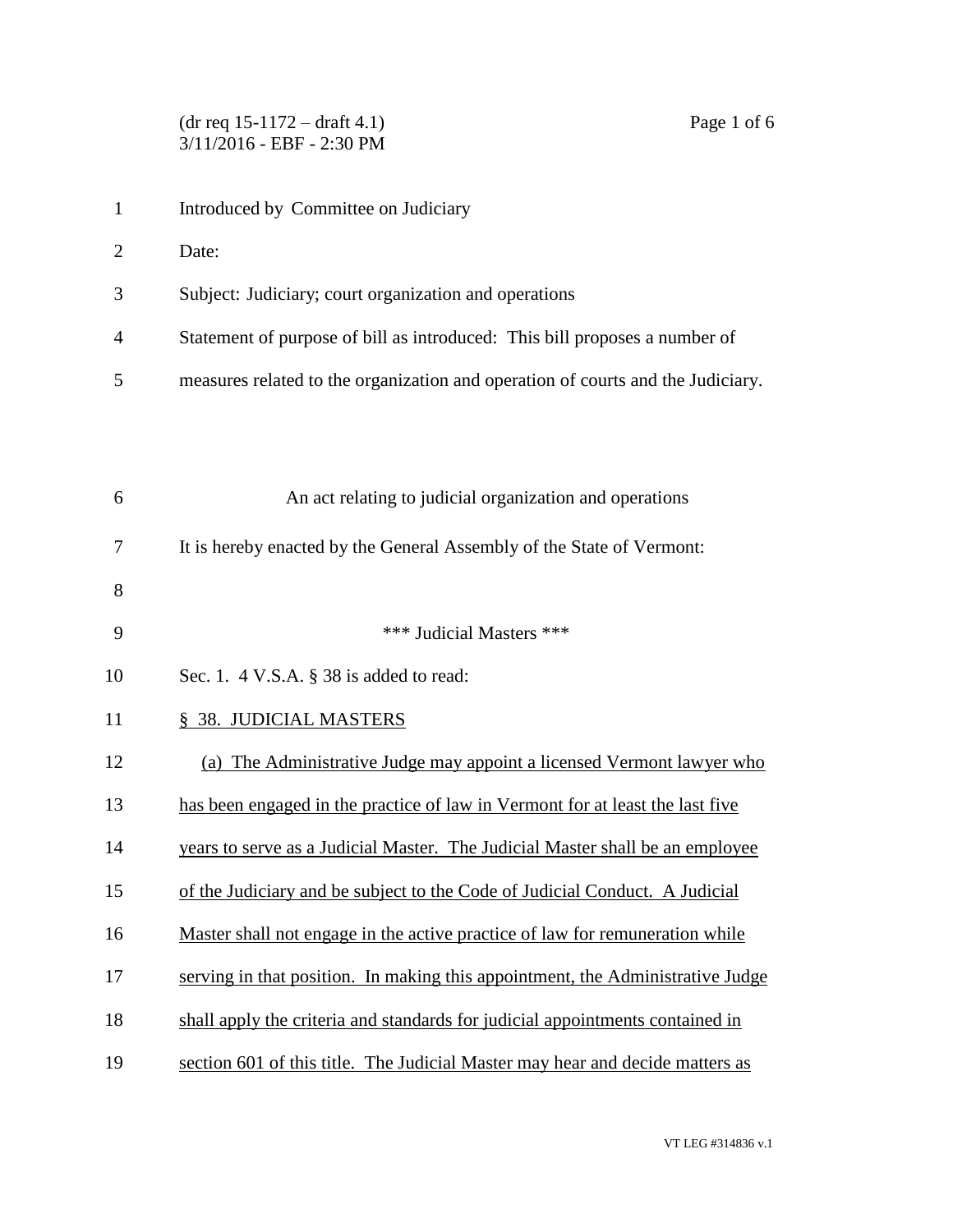(dr req 15-1172 – draft 4.1) Page 2 of 6 3/11/2016 - EBF - 2:30 PM

| $\mathbf{1}$   | designated by the Administrative Judge in the Civil, Criminal, and Family       |
|----------------|---------------------------------------------------------------------------------|
| $\overline{2}$ | Divisions as described herein:                                                  |
| 3              | (1) In the Civil Division of the Superior Court, pre- and post-trial            |
| $\overline{4}$ | matters, as approved by the presiding judge, including rent escrow orders,      |
| 5              | discovery orders, sanctions not including requests for dismissal, financial     |
| 6              | disclosure hearings; the Master shall not hear requests for injunctive relief,  |
| 7              | motions for summary judgment, a motion to dismiss for failure to state a claim, |
| 8              | or an involuntary dismissal;                                                    |
| 9              | (2) In the Criminal Division of the Superior Court, proceedings in              |
| 10             | treatment court dockets, as approved by the presiding judge, to assure          |
| 11             | compliance with court orders, including attendance and participation with a     |
| 12             | treatment plan, imposition of sanctions and incentives, including incarceration |
| 13             | in the course of the program and dismissal from the program due to              |
| 14             | noncompliance; the Master shall not have authority to accept pleas or to        |
| 15             | impose sentences; to hear motions to suppress or to dismiss for lack of a prima |
| 16             | facie case;                                                                     |
| $17\,$         | (3) In the Family Division of the Superior Court, in juvenile                   |
| 18             | proceedings, as approved by the presiding judge, to assure compliance with      |
| 19             | existing court orders, including attendance and participation in substance      |
| 20             | abuse, mental health, and other court-ordered counseling; compliance with and   |
| 21             | modification of parent-child contact; to act as the administrative body to      |

VT LEG #314836 v.1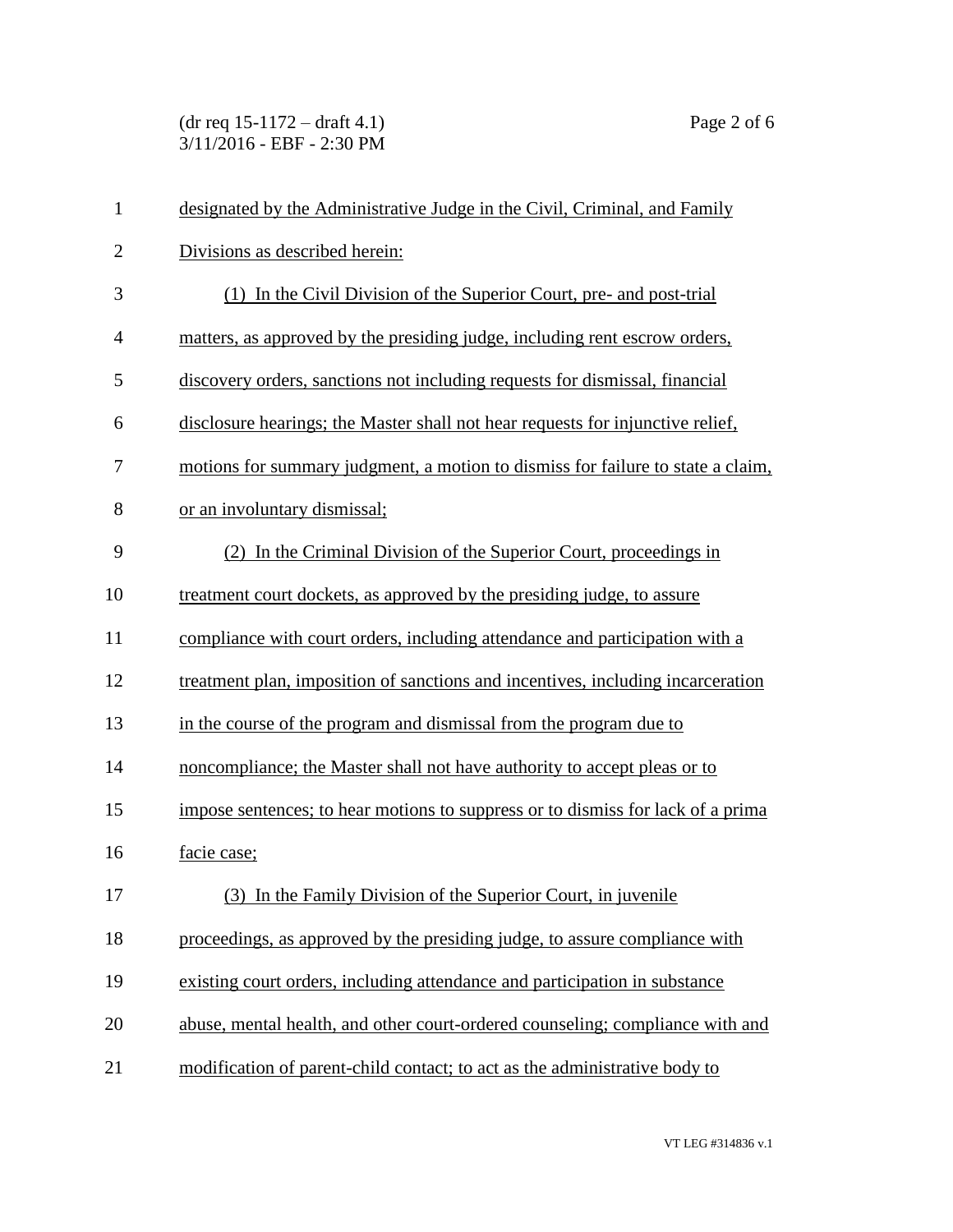(dr req 15-1172 – draft 4.1) Page 3 of 6 3/11/2016 - EBF - 2:30 PM

| $\mathbf{1}$   | conduct permanency hearings pursuant to 33 V.S.A. $\S$ 5321(g) unless a          |
|----------------|----------------------------------------------------------------------------------|
| $\overline{2}$ | contested permanency hearing becomes necessary; and to provide case              |
| 3              | management of juvenile proceedings; the Master shall not have the authority to   |
| $\overline{4}$ | hear temporary care hearings, requests for juvenile protective orders, hearings  |
| 5              | on the merits, or to conduct disposition hearings;                               |
| 6              | (4) In the Family Division of the Superior Court, proceedings, with the          |
| 7              | approval of the presiding judge, to assure compliance with existing court        |
| 8              | orders relating to parent-child contact; to act as a Master pursuant to V.R.C.P. |
| 9              | 53 where no order has been made pursuant to 32 V.S.A. § 1758(b); and to          |
| 10             | provide case management of proceedings with Title 15, chapters 5, 11, 15, 18;    |
| 11             | the Master shall not have authority to determine divorce or parentage actions,   |
| 12             | parental rights and responsibilities, or spousal maintenance or modifications of |
| 13             | such orders;                                                                     |
| 14             | (b) The Judicial Master may be appointed to serve as an acting judge             |
| 15             | pursuant to subsection 22(b) of this title.                                      |
| 16             | The decision of a Judicial Master under this section shall have the same<br>(c)  |
| 17             | effect as a decision of a Superior judge, except when acting as a Master         |
| 18             | pursuant to subdivision $(a)(4)$ of this section.                                |
| 19             | *** Petition and affidavit in delinquency proceedings ***                        |
| 20             | Sec. 2. 33 V.S.A. § 5223 is amended to read:                                     |
| 21             | § 5223. FILING OF PETITION                                                       |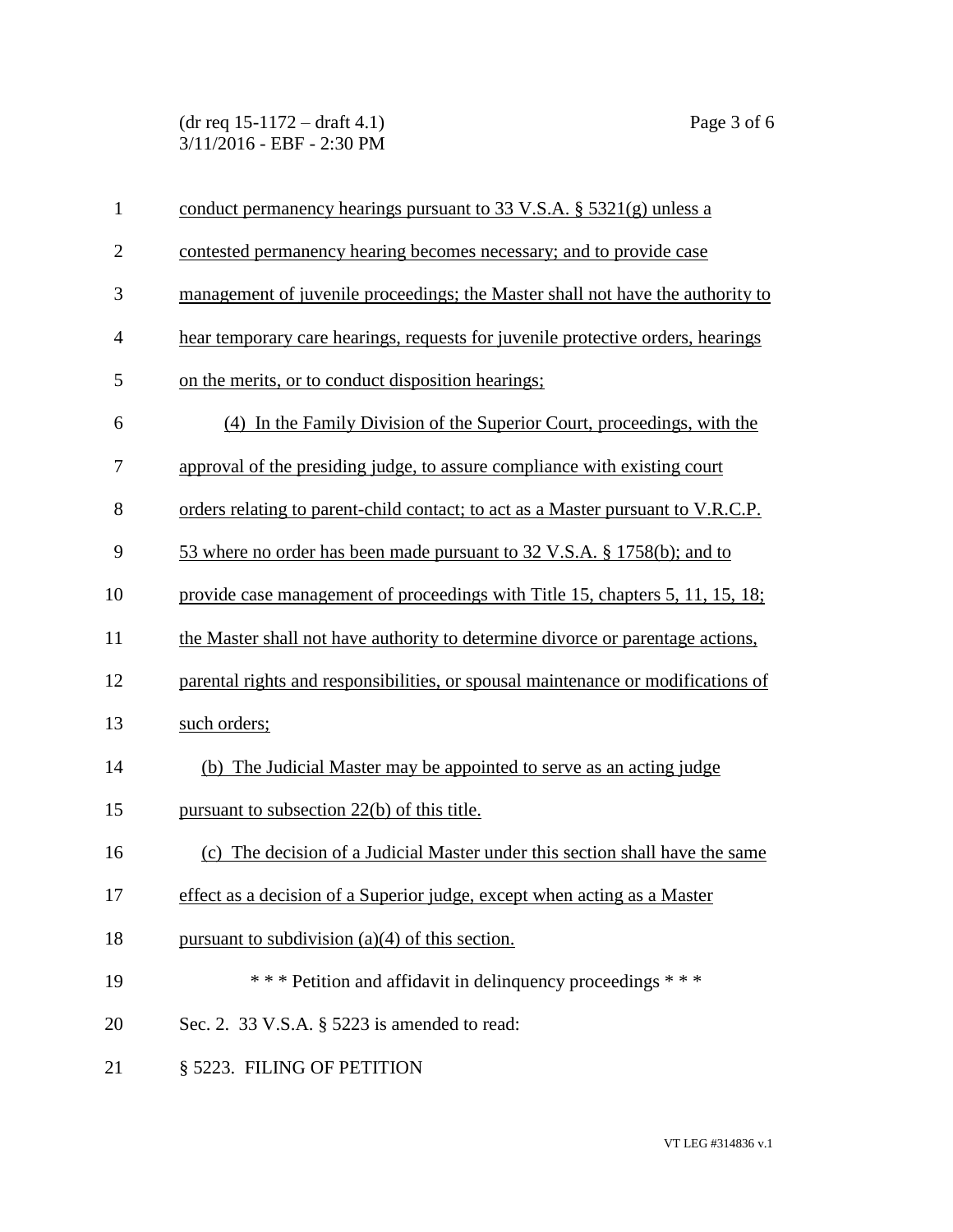## (dr req 15-1172 – draft 4.1) Page 4 of 6 3/11/2016 - EBF - 2:30 PM

| $\mathbf{1}$   | (a) When notice to the child is provided by citation, the State's Attorney               |
|----------------|------------------------------------------------------------------------------------------|
| $\overline{2}$ | shall file the petition and supporting affidavit at least 10 days prior to the date      |
| 3              | for the preliminary hearing specified in the citation.                                   |
| $\overline{4}$ | (b) The Court shall send or deliver a $\underline{A}$ copy of the petition and affidavit |
| 5              | shall be made available at the State's Attorney's office to all persons required         |
| 6              | to receive notice, including the noncustodial parent, as soon as possible after          |
| 7              | the petition is filed and at least five days prior to the date set for the               |
| 8              | preliminary hearing.                                                                     |
| 9              | *** Appeals of Judicial Bureau Decisions ***                                             |
| 10             | Sec. 3. 4 V.S.A. § 1107 is amended to read:                                              |
| 11             | § 1107. APPEALS                                                                          |
| 12             | (a) A decision of the hearing officer may be appealed to the Criminal                    |
| 13             | Division of the Superior Court. The proceeding before the Criminal Division              |
| 14             | of the Superior Court shall be on the record, or at the option of the defendant,         |
| 15             | de novo. The defendant shall have the right to trial by jury. An appeal shall            |
| 16             | stay payment of a penalty and the imposition of points.                                  |
| 17             | *** Licensing Board Appeals ***                                                          |
| 18             | Sec. 4. 3 V.S.A. § 130a is amended to read:                                              |
| 19             | § 130a. APPEALS FROM BOARD DECISIONS                                                     |
| 20             | (a) A party aggrieved by a final decision of a board may, within 30 days of              |
| 21             | the decision, appeal that decision by filing a notice of appeal with the director        |
|                |                                                                                          |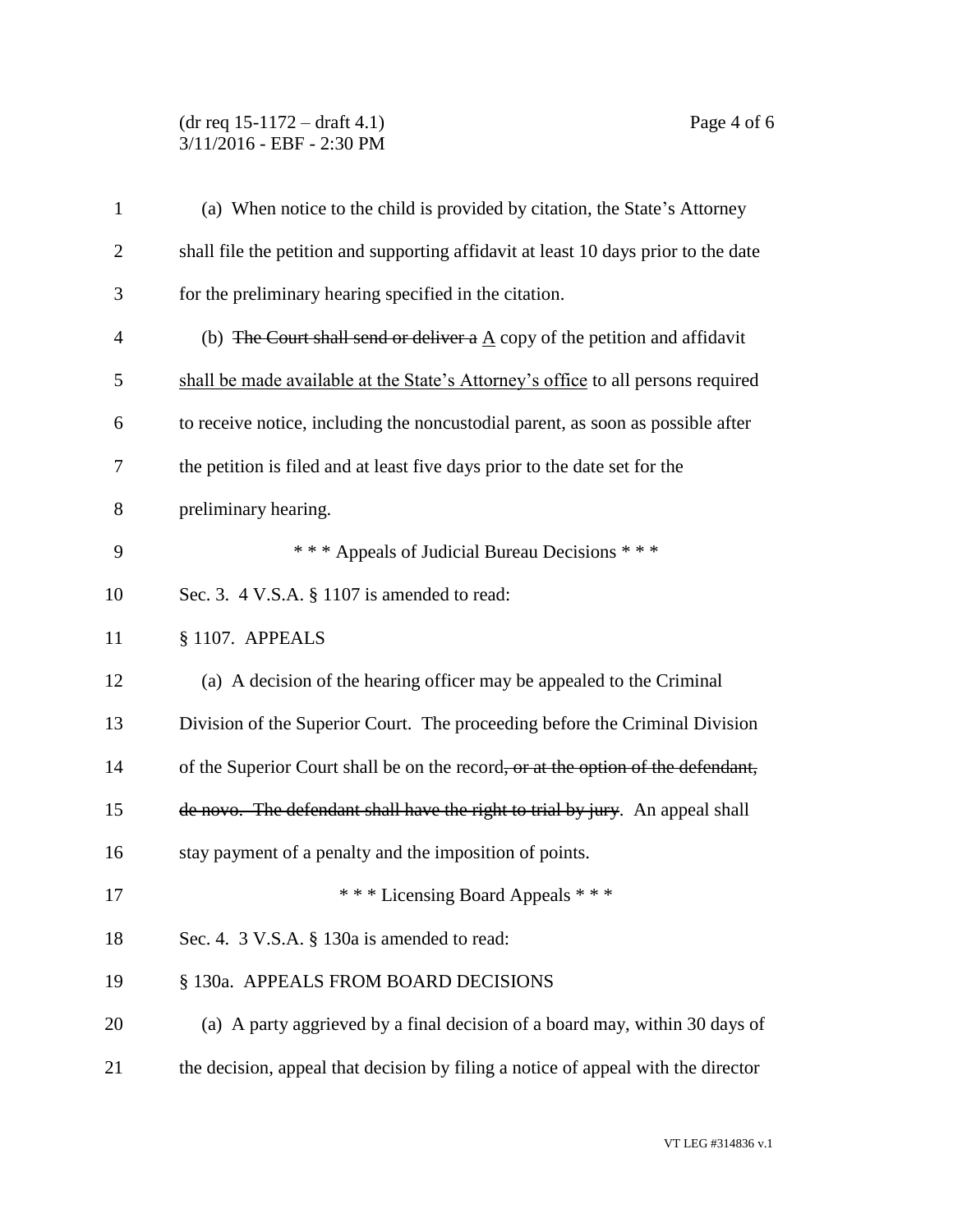## (dr req 15-1172 – draft 4.1) Page 5 of 6 3/11/2016 - EBF - 2:30 PM

| $\mathbf{1}$   | who shall assign the case to an appellate officer. The review shall be            |
|----------------|-----------------------------------------------------------------------------------|
| $\overline{2}$ | conducted on the basis of the record created before the board. In cases of        |
| 3              | alleged irregularities in procedure before the board, not shown in the record,    |
| $\overline{4}$ | proof on that issue may be taken by the appellate officer.                        |
| 5              | * * *                                                                             |
| 6              | (c) A party aggrieved by a decision of the appellate officer may appeal to        |
| 7              | the superior court in Washington County Supreme Court, which shall review         |
| 8              | the matter on the basis of the records created before the board and the appellate |
| 9              | officer.                                                                          |
| 10             | *** Transportation Board Appeals ***                                              |
| 11             | Sec. 5. 19 V.S.A. $\S$ 5 is amended to read:                                      |
| 12             | § 5. TRANSPORTATION BOARD; POWERS AND DUTIES                                      |
| 13             | * * *                                                                             |
| 14             | (c) The board may delegate the responsibility to hear quasi-judicial matters,     |
| 15             | and other matters as it may deem appropriate, to a hearing examiner or a single   |
| 16             | board member, to hear a case and make findings in accordance with 3 V.S.A.        |
| 17             | chapter 25 of Title 3, except that highway condemnation proceedings shall be      |
| 18             | conducted pursuant to the provisions of chapter 5 of this title. A hearing        |
| 19             | examiner or single board member so appointed shall report his or her findings     |
| 20             | of fact in writing to the board. Any order resulting therefrom shall be rendered  |
| 21             | only by a majority of the board. Final orders of the board issued pursuant to     |